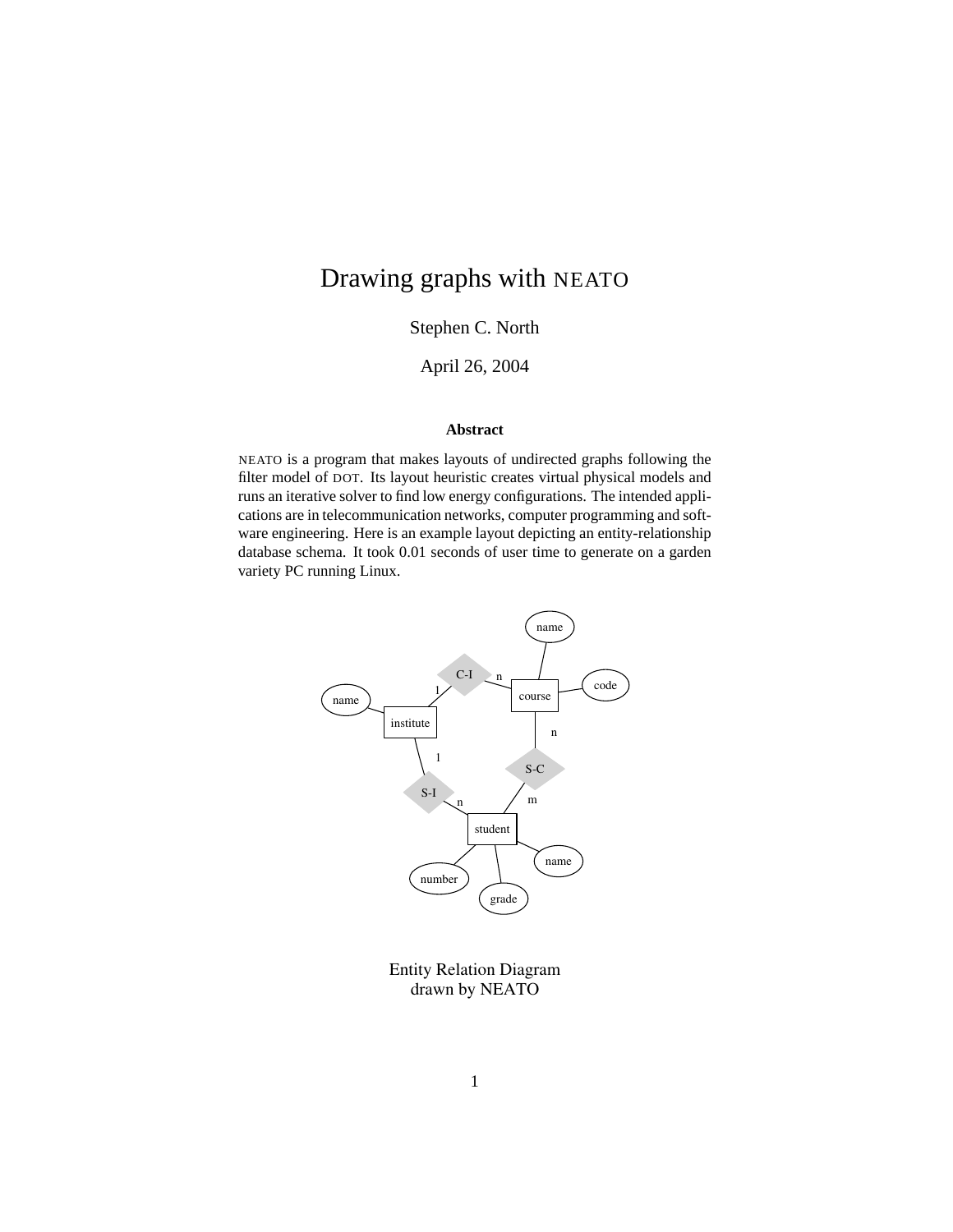# **1 Introduction**

NEATO is a utility that draws undirected graphs, which are common in telecommunications and computer programming. It draws a graph by constructing a virtual physical model and running an iterative solver to find a low-energy configuration. Following an approach proposed by Kamada and Kawai [KK89], an ideal spring is placed between every pair of nodes such that its length is set to the shortest path distance between the endpoints. The springs push the nodes so their geometric distance in the layout approximates their path distance in the graph. This often yields reasonable layouts [Ead84][FR91]. (In statistics, this algorithm is also known as multidimensional scaling. Its application to graph drawing was noted by Kruskal and Seery in the late 1970s.)

NEATO is compatible with the directed graph drawing program DOT in sharing the same input file format and graphics drivers [KN91]. Since the file format includes both undirected and directed graphs, NEATO draws graphs prepared for DOT, and vice versa. Both programs have the same options for setting labels, colors, shapes, text fonts, and pagination, and for generating code in common graphics languages (PostScript, raster formats such as GIF and PNG, SVG, FrameMaker MIF, HPGL/2, and web click maps). Both work with DOTTY, an interactive graph viewer for X windows. (The lneato command script runs neato from an interactive window.)

Figs. 1–4 are representative examples of NEATO's output. The timings refer to user time on a 600 Mhz Pentium Linux server. Fig. 1 was derived from a handmade drawing in an operating system tutorial. Fig. 2 shows the connectivity of a computer network. Fig. 3 shows the sharing of programmer-defined types between procedures in a C program. The program that was the source of this graph parses a text file into an internal data structure. The graph was extracted from a C program database. Its drawing shows where interactions or conversions between types may occur. Finally, Fig. 4 shows relationships between IMRs (modification requests) in an externally released software product.<sup>1</sup> The labeled nodes are IMRs and the small circles encode many-to-many dependencies.

<sup>&</sup>lt;sup>1</sup>Graph courtesy of J. Hoshen, Bell Labs.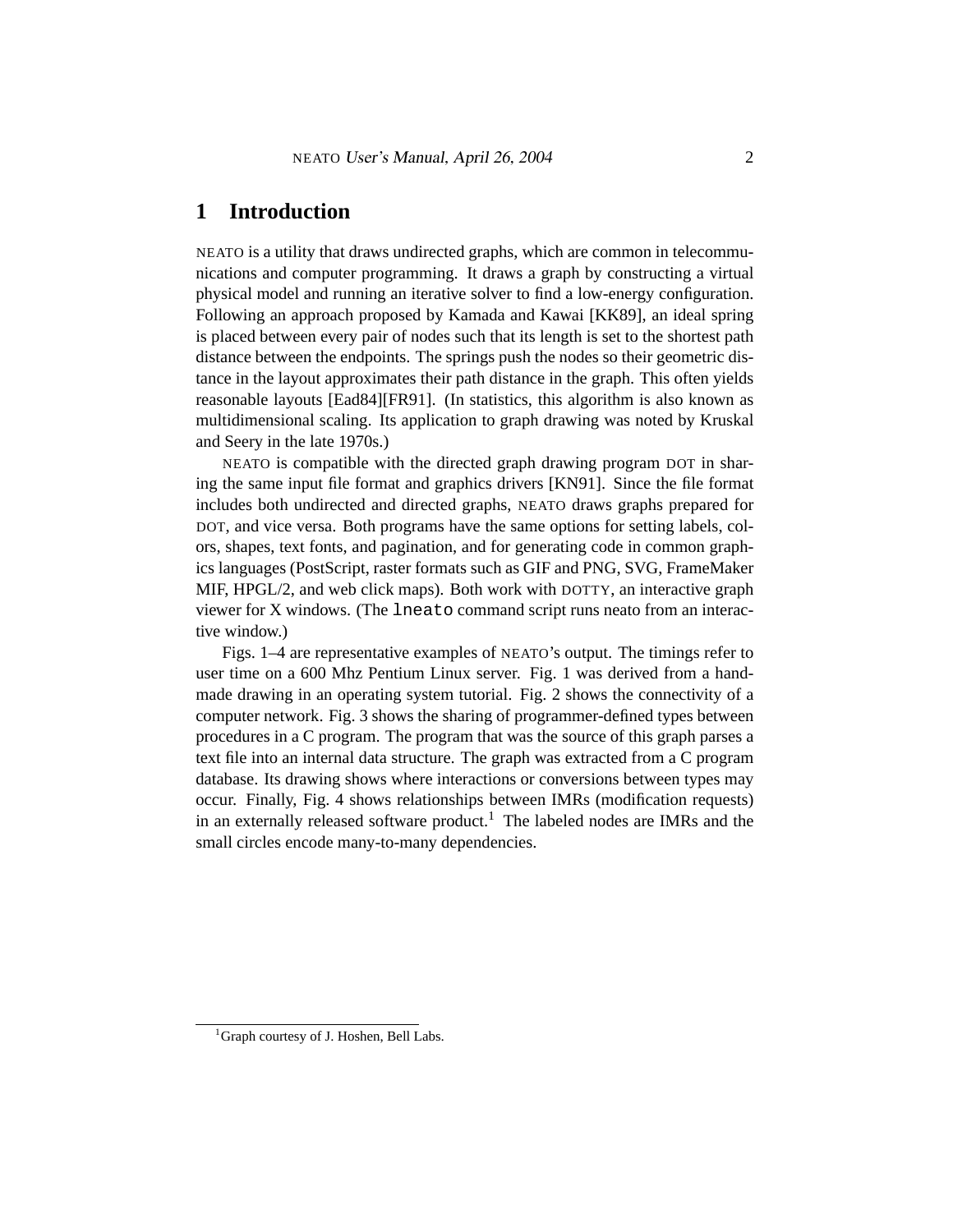

Figure 1: Process States in an Operating System Kernel (0.03 seconds)



Figure 2: R&D Internet Backbone (0.08 seconds)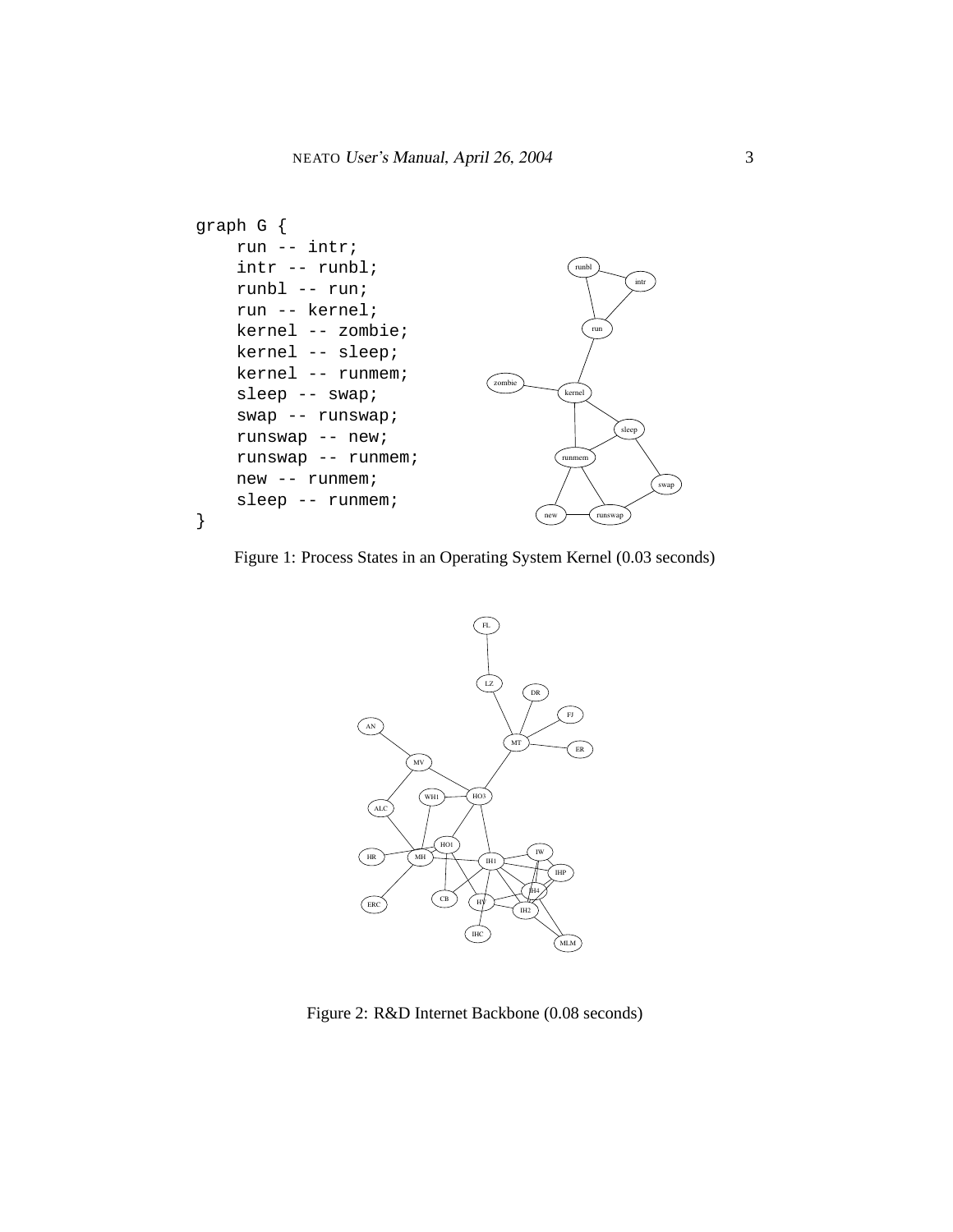

Figure 3: Type Sharing Between Procedures in a C Program (0.41 seconds)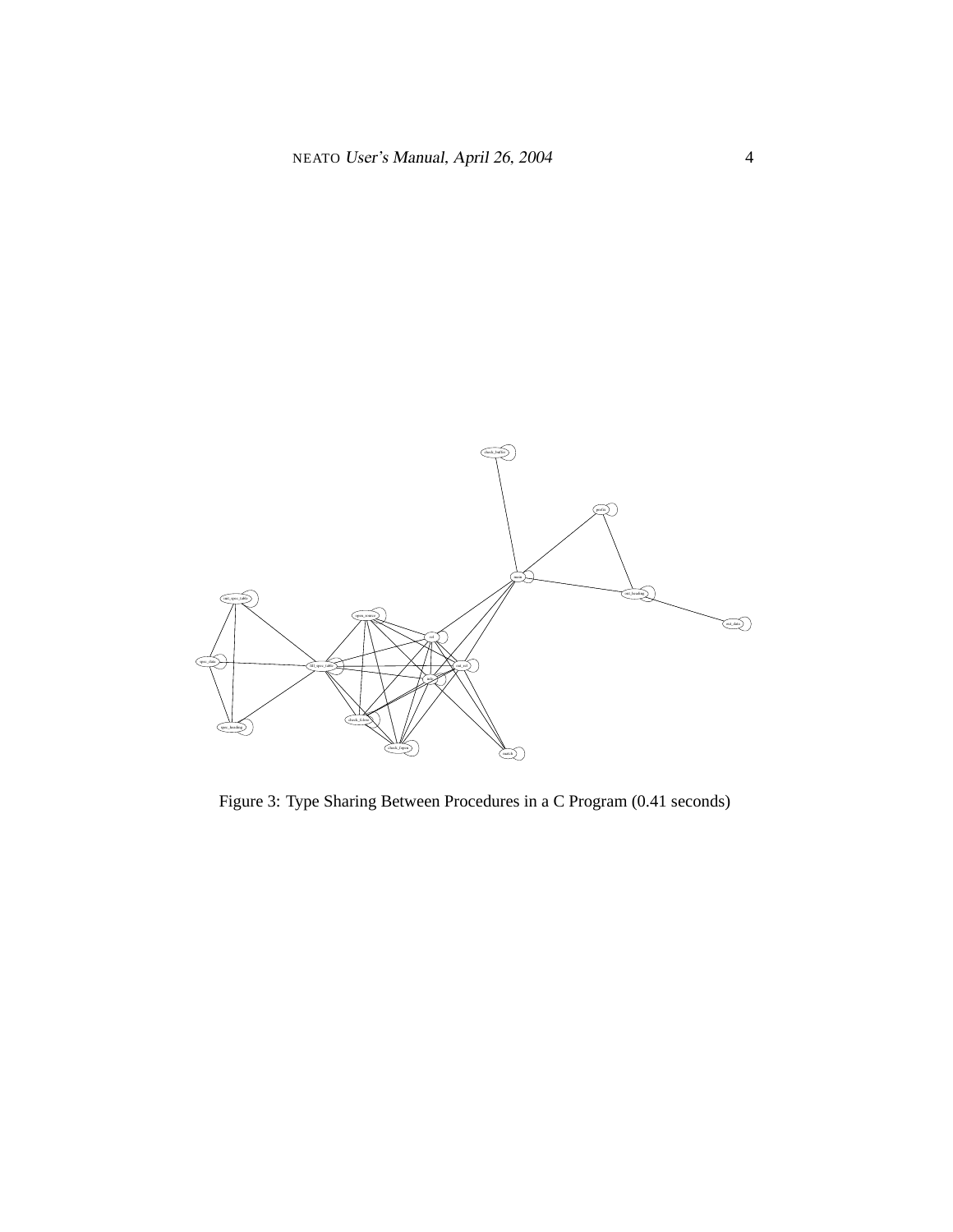

Figure 4: IMR Dependencies (6.75 seconds)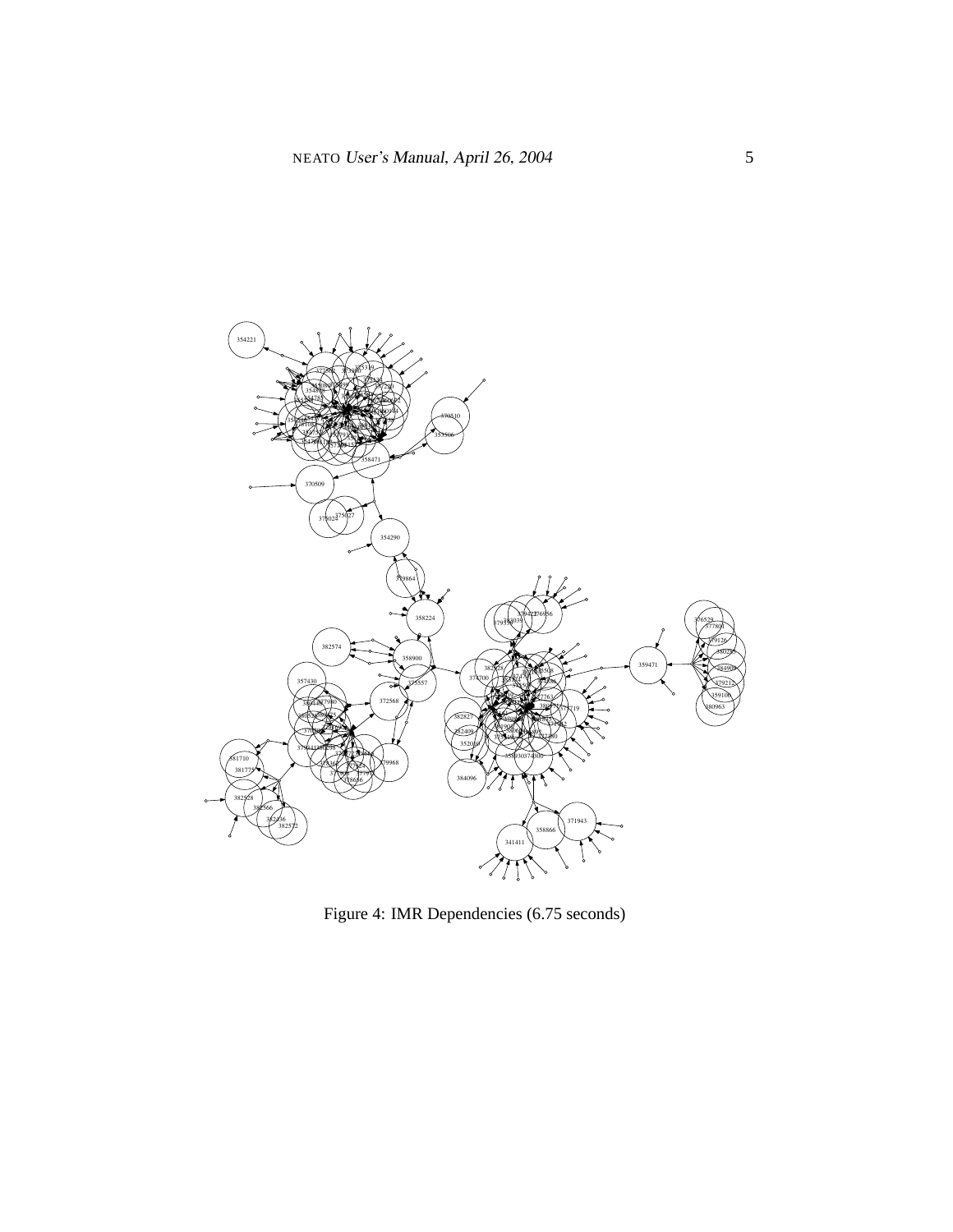

Figure 5: Example Graph Drawing

# **2 Graph Drawing**

#### **2.1 Basic Commands**

The remainder of this memo gives a synopsis of NEATO features. Many of these should be familiar to users of DOT. Fig. 5 shows a graph file, its drawing, and the command that was executed. A graph file has a short header and a body consisting of nodes, edges, and attribute assignments. By default, nodes are drawn as ellipses labeled with node names. Undirected edges are created by the -- operator. Edges are drawn as straight lines and tend to be all about the same length.

#### **2.2 Drawing Options**

Table 1 lists the graph, node and edge attributes that affect the layout. The options to set labels, shapes, fonts, and sizes are convenient for many kinds of layouts. The drawing in figure 6 illustrates some of these features.<sup>2</sup> Options to set the size of the drawing, pagination, and output graphics language are also the same as in DOT.

# **3 Adjusting Layouts**

Although layouts made by NEATO are close to a local optimum as defined by the forces the springs exert on the nodes, fine tuning or generation of alternative layouts may improve readability. Because NEATO uses unconstrained optimization, it does not enforce minimum separation constraints between nodes or between edges and

<sup>&</sup>lt;sup>2</sup>Graph courtesy of Hector Zamora, DEFINITY.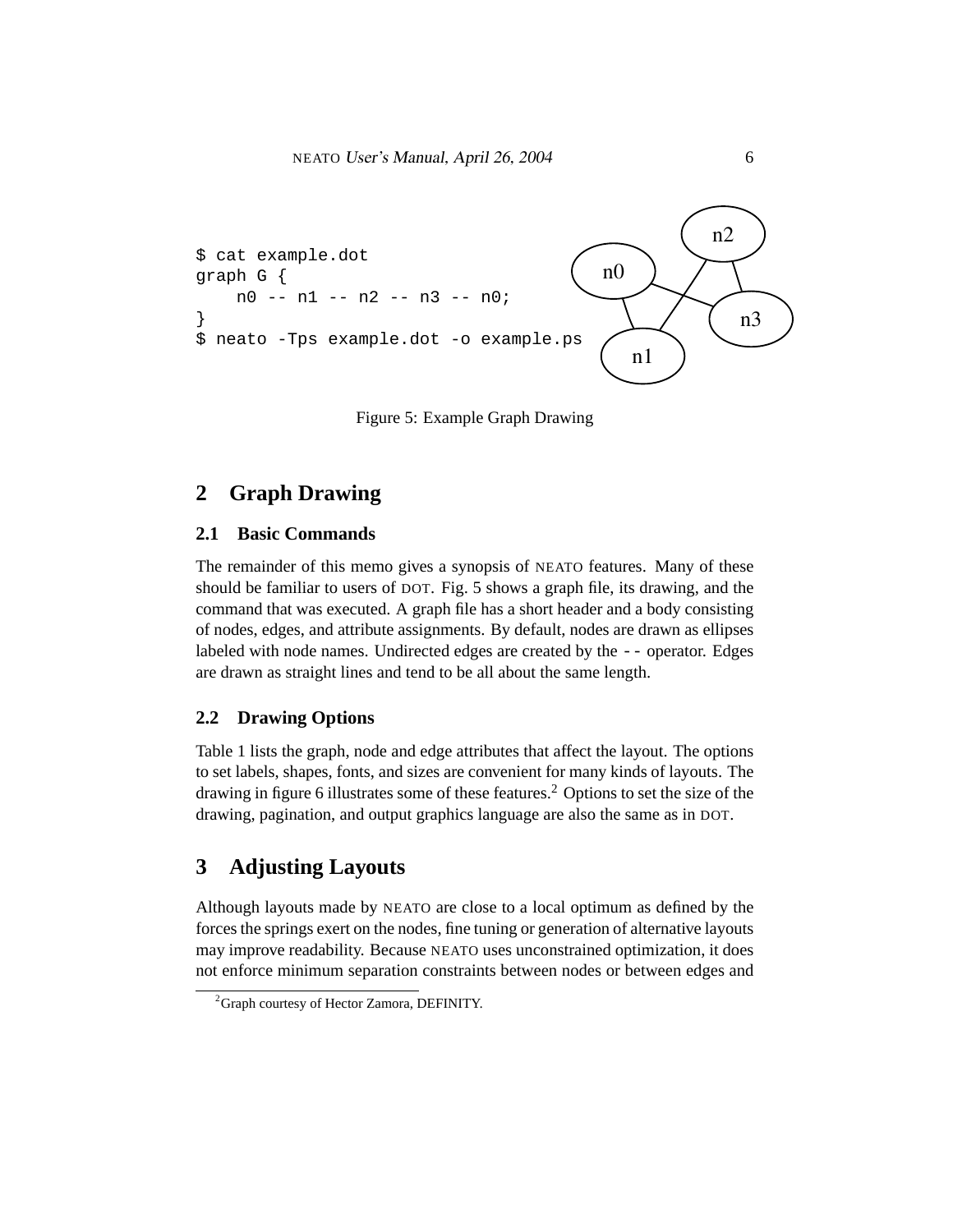

Figure 6: Node and Edge Options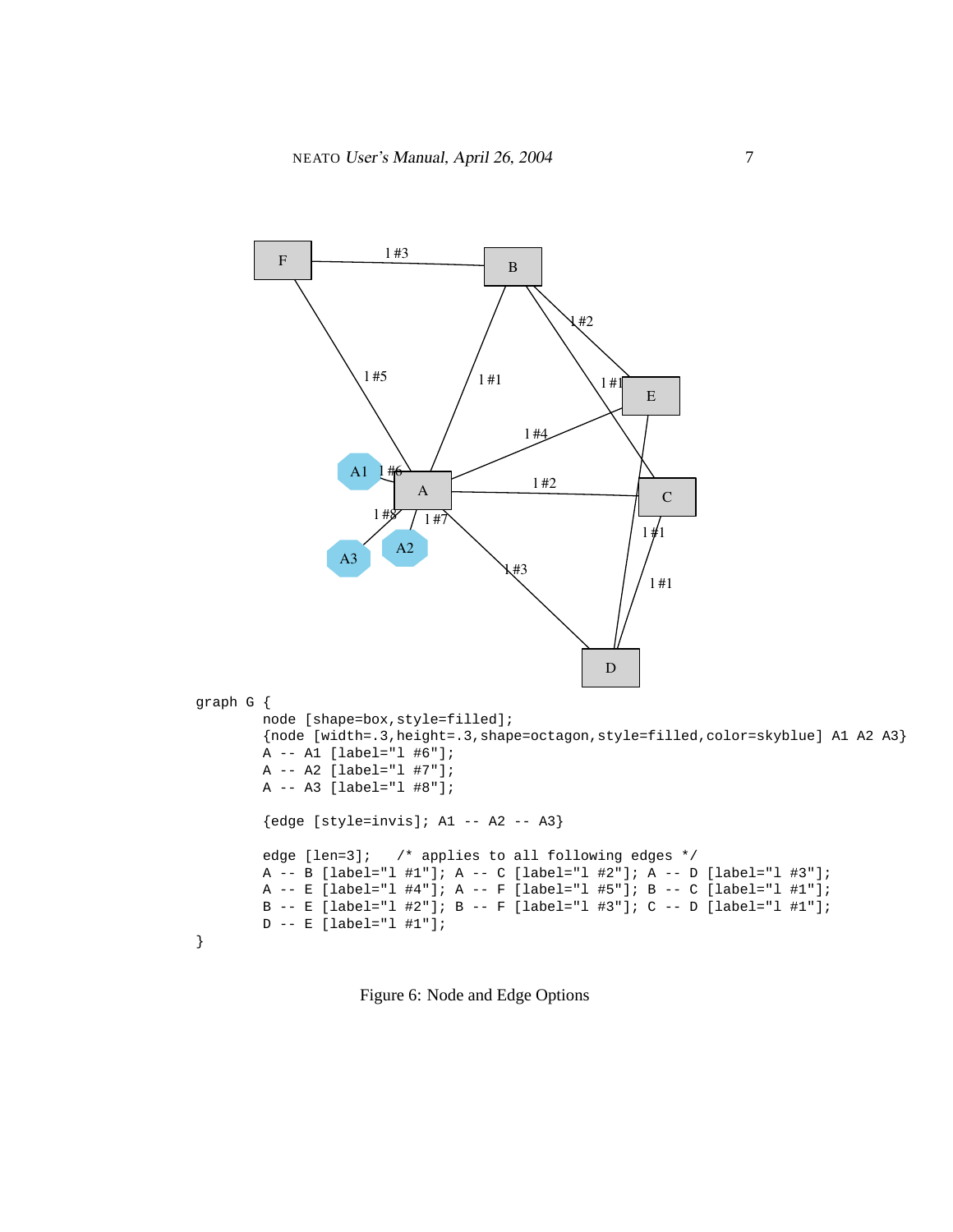nonadjacent nodes, so in dense graphs nodes and edges can be too close or overlap. There are three ways of trying to correct these errors:

1) change the initial configuration

2) adjust the solver parameters

3) edit the input edge lengths and weights.

#### **3.1 Initial Configuration**

If no options are given, NEATO always makes the same drawing of a given graph file, because its initial node placement and the solver are deterministic. Random initial placement can yield different layouts. It is sometimes reasonable to make at least several different trial layouts, and accept the best one. Random initial placement is requested by setting the value of the graph attribute start. If the value is a number, it is taken as a seed for the random number generator. The layout is different for each seed, but still deterministic. If the value is not a number, the process ID or current time is used. Each run potentially yields a different drawing. For example:

\$ neato -Tps -Gstart=rand file.dot > file.ps

#### **3.2 Termination Threshold**

The solver is a Newton-Raphson algorithm that moves a node with a maximal  $\delta e$  on every iteration. The solver terminates when  $\delta e$  falls below some  $\epsilon$ . The default (.1) is low enough that the layout is usually close to a local minimum, but not so low that the solver runs for a long time without making significant progress. Smaller values of  $\epsilon$  allow the solver run longer and potentially give better layouts. Larger values can decrease NEATO's running time but with a reduction in layout quality. This may be a desirable tradeoff for large graphs.  $\epsilon$  is set in the graph's epsilon variable. You can also directly limit the number of iterations. It is convenient to do this on the command line:

```
$ neato -Tps -Gepsilon=.001 small.dot -o small.ps
$ neato -Tps -Gepsilon=1.5 big.dot -o big.ps
$ neato -Tps -Gmaxiter=1000 big.dot -o big.ps
```
#### **3.3 Edge Lengths and Weights**

Since the layout depends on the input edge lengths and their weights, these can sometimes be adjusted to good effect. The length of an edge is the preferred distance between the endpoint nodes. Its weight is the strength of the corresponding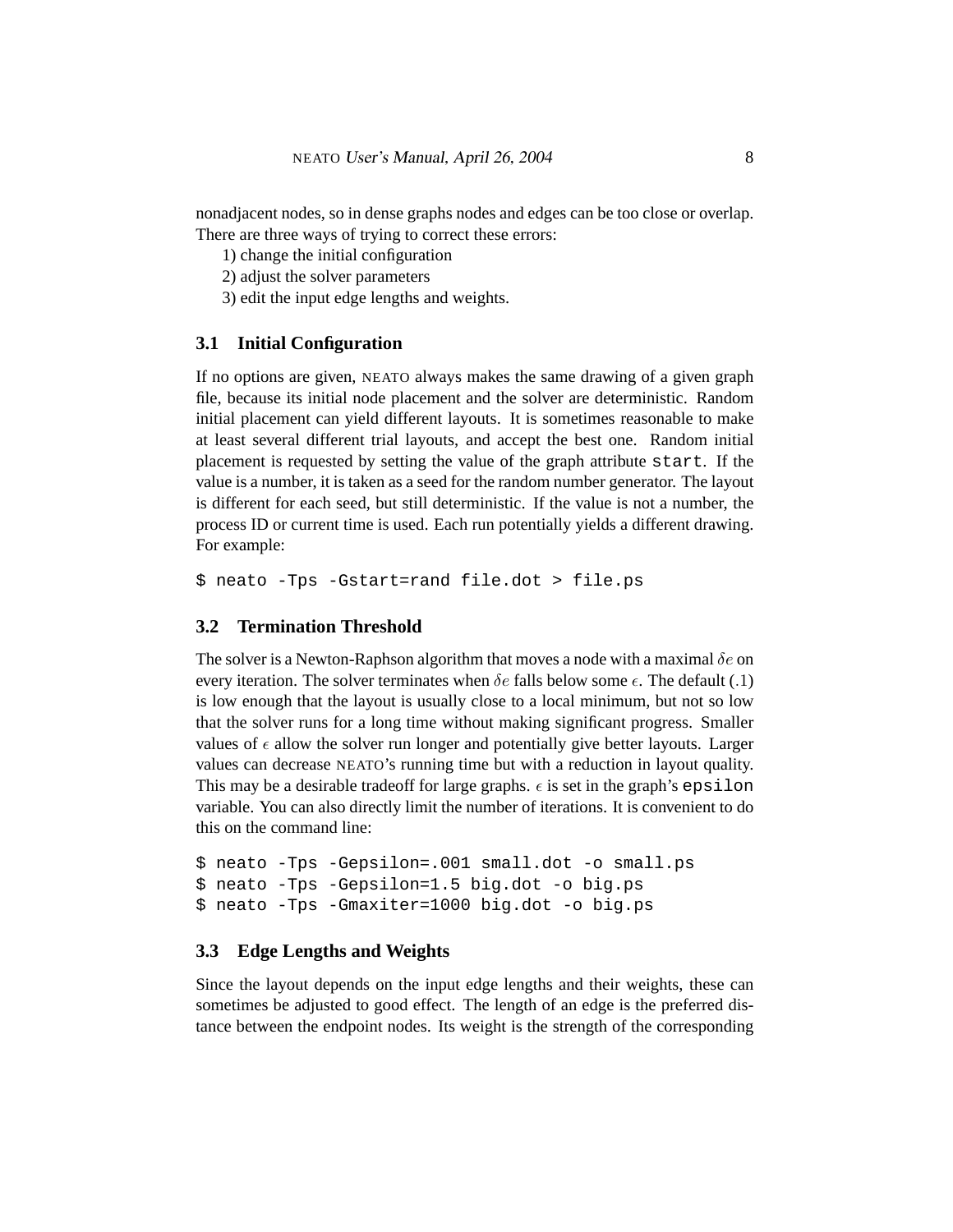

Figure 7: Example graph with an edge stretched



Figure 8: Example graph with nodes pinned

spring, and affects the cost if it is stretched or compressed. Invisible edges can also be inserted to adjust node placement. In figure 6, the length of some edges was set to 3 to make them longer than the default. Also, the two invisible edges affect A1, A2, and A3.

There is also a way to also give the initial or final coordinates of individual nodes. The initial position, formatted as two comma-separated numbers, is entered in a node's pos attribute. If ! is given as a suffix, the node is also pinned down.

# **4 Eliminating Overlaps**

To improve clarity, it is sometimes helpful to eliminate overlapping nodes or edges. One way to eliminate node overlaps is just to scale up the layout (in terms of the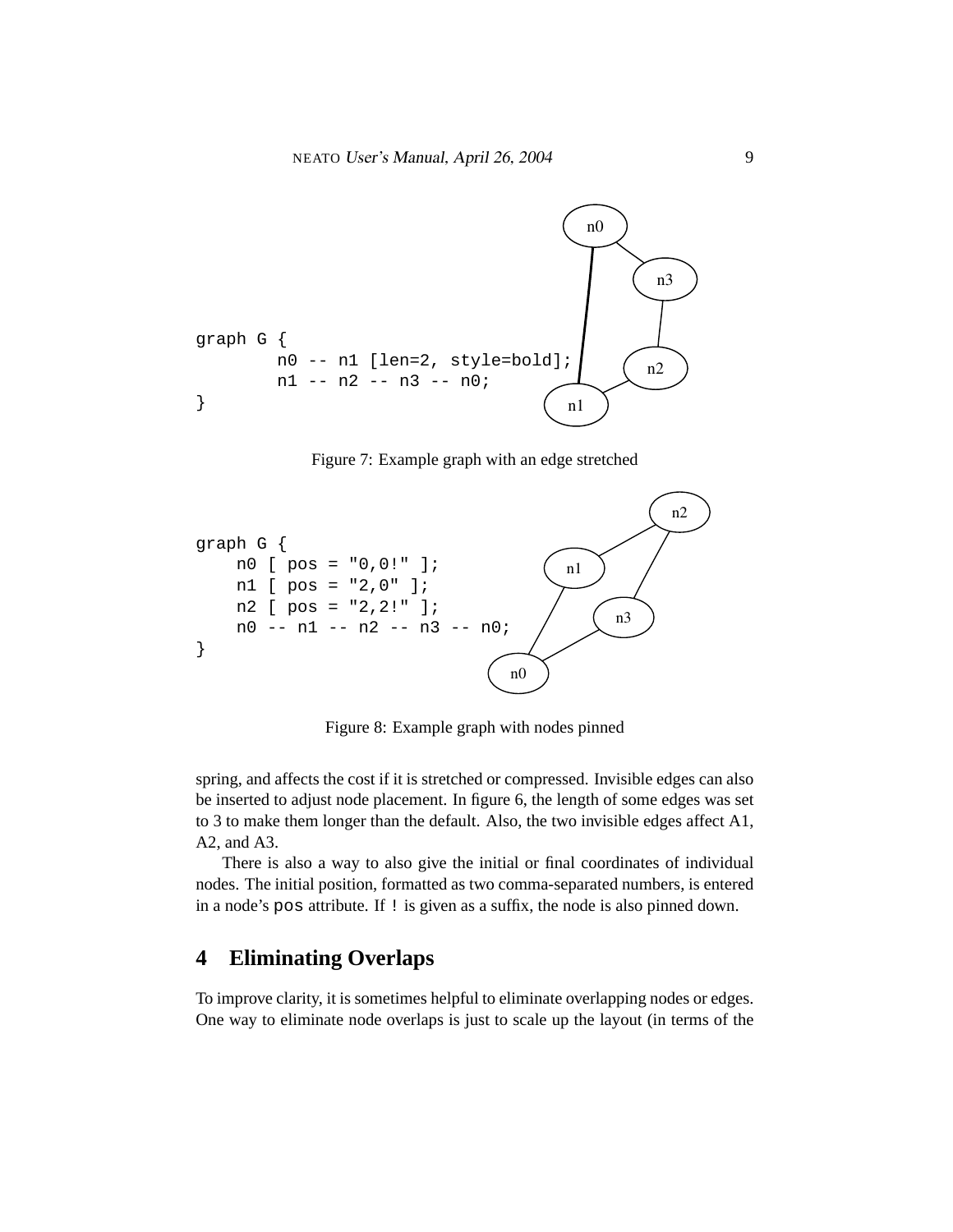| Name                    | Default        | Values                                                  |
|-------------------------|----------------|---------------------------------------------------------|
| <b>Node Attributes</b>  |                |                                                         |
| shape                   | ellipse        | ellipse, box, circle, doublecircle, diamond,            |
|                         |                | plaintext, record, polygon                              |
| height, width           | .5, .75        | height and width in inches                              |
| label                   | node name      | any string                                              |
| fontsize                | 14             | point size of label                                     |
| fontname                | Times-Roman    | font family name, e.g. Courier, Helvetica               |
| fontcolor               | black          | type face color                                         |
| style                   |                | graphics options, e.g. bold, dotted, filled             |
| color                   | black          | node shape color                                        |
| pos                     |                | initial coordinates (append ! to pin node)              |
| <b>Edge Attributes</b>  |                |                                                         |
| weight                  | 1.0            | strength of edge spring                                 |
| label                   |                | label, if not empty                                     |
| fontsize                | 14             | point size of label                                     |
| fontname                | Times-Roman    | font family name                                        |
| fontcolor               | black          | type face color                                         |
| style                   |                | graphics options, e.g. bold, dotted, dashed             |
| color                   | black          | edge stroke color                                       |
| len                     | 1.0            | preferred length of edge                                |
| dir                     | none           | forward, back, both, or none                            |
| decorate                |                | if set, draws a line connecting labels with their edges |
| id                      |                | optional value to distinguish multiple edges            |
| <b>Graph Attributes</b> |                |                                                         |
| start                   |                | seed for random number generator                        |
| size                    |                | drawing bounding box, in inches                         |
| page                    |                | unit of pagination, e.g. 8.5, 11                        |
| margin                  | .5, .5         | margin included in page                                 |
| label                   |                | caption for graph drawing                               |
| fontsize                | 14             | point size of label                                     |
| fontname                | Times-Roman    | font family name                                        |
| fontcolor               | black          | type face color                                         |
| orientation             | portrait       | may be set to landscape                                 |
| center                  |                | when set, centers drawing on page                       |
| overlap                 | true           | may be set to false or scale                            |
| splines                 | false          | true makes edge splines if nodes don't overlap          |
| sep                     | $\overline{0}$ | edge spline separation factor from nodes - try .1       |

Table 1: Drawing attributes